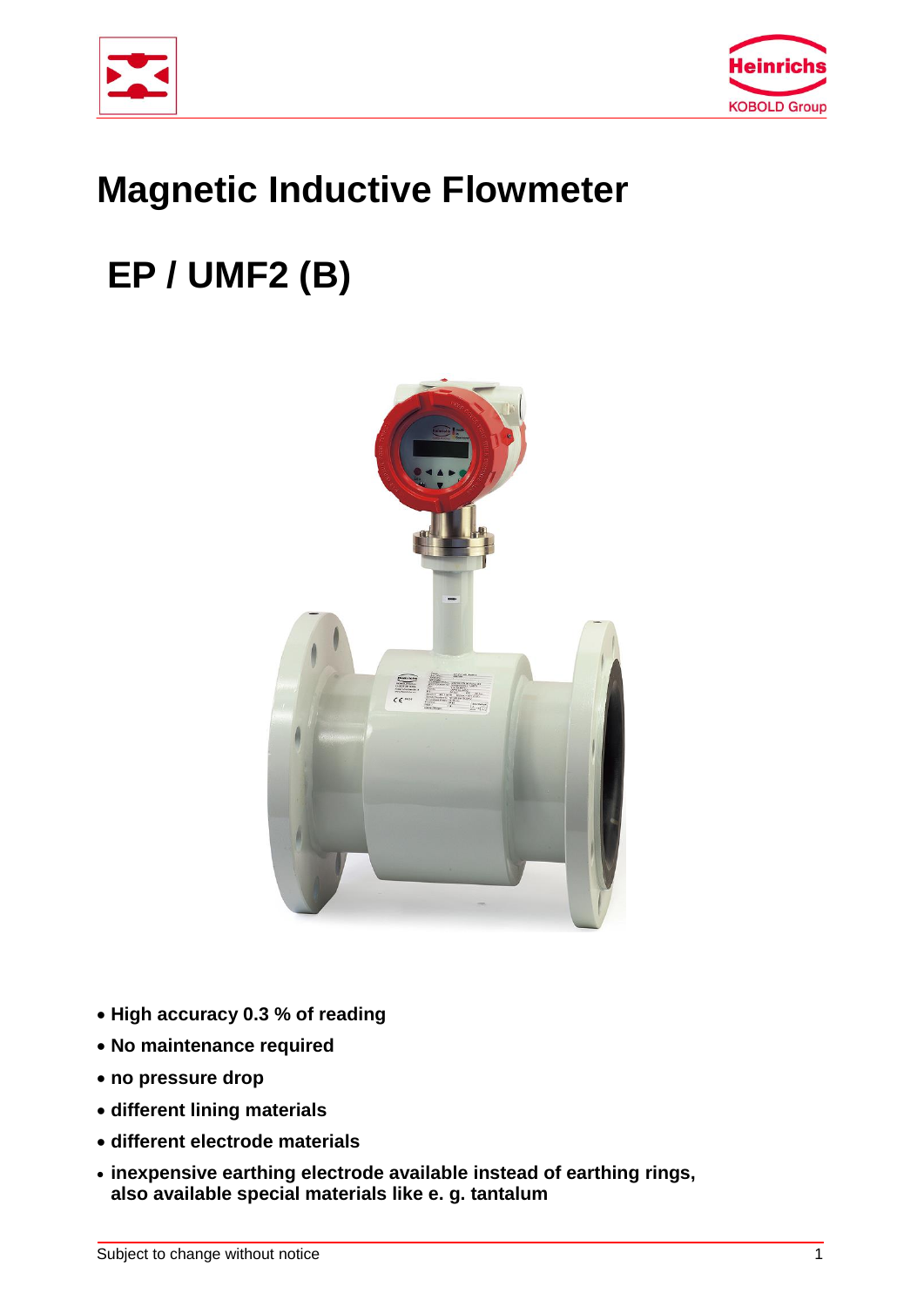



#### **Function**

An electrically conductive medium induces a voltage while flowing through an arranged magnetic field in accordance to the Faraday's induction law. A magnetic inductive flowmeter consist of an isolated lining tube, flown through by a conductive liquid, a magnetic field coil and two electrodes. The electrode measuring-circuit voltage is proportional to the flow velocity and therewith to the volume flow. The electrode voltage is detected by a transmitter and converted into standard electrical signals as 4-20 mA or pulses. The sensor EP can be used in combination with all types of Heinrichs Messtechnik MIDtransmitters. The transmitter can be mounted integrally or separately.

#### **Application**

The magnetic-inductive flow sensor EP is used to measure the volume flow of liquids, slurries, pastes and other electrically conductive media without any pressure drop. Pressure, temperature, density and viscosity do not affect the volume measurements. Portions of solid particles and small gas bubbles should be avoided.

The EP has the following significant characteristics:

- Wide variety of lining materials
- Electrodes in Hastelloy C4, Tantalum, Platinum
- Wide variety of process connections
- Applicable at harsh environments

## **TECHNICAL DATA Sensor : Model EP**

| <b>Meter Body:</b>                        | Steel coated / painted                                                                                                                                                                                      |                                                                           |  |
|-------------------------------------------|-------------------------------------------------------------------------------------------------------------------------------------------------------------------------------------------------------------|---------------------------------------------------------------------------|--|
|                                           | Stainless steel on connections DIN11851, Tri-Clamp®                                                                                                                                                         |                                                                           |  |
| Diameters:                                | 6/8/10 mm inner diameter with DN10 or 1/2 " ANSI<br>DN 15 to DN 1200 / 1/2" up to 48" ANSI,<br>(other diameters on request)                                                                                 |                                                                           |  |
| <b>Process connection:</b>                | Steel or stainless steel (1.4301) flanges, PVDF (DN10),<br>(EN1092 und ASME B16.5),<br>flangeless connection (wafer), food connection DIN11851,<br>Tri-Clamp <sup>®</sup> , (others connections on request) |                                                                           |  |
| Lining:                                   | Hard rubber, soft rubber, PTFE (PFA), Rilsan, Wagunit                                                                                                                                                       |                                                                           |  |
| <b>Measuring and earthing electrodes:</b> | Stainless steel 1.4571 (316TI), Hastelloy C4, Tantalum and<br>Platinum (on request), earthing rings (on request),                                                                                           |                                                                           |  |
| <b>Nominal pressure:</b>                  | PN 40, (40 bar)<br>PN 16, (16 bar)<br>PN 10, (10 bar)<br>PN 6, (6 bar)<br>(higher pressures on request)                                                                                                     | DN 15-300 (1/2"-12")<br>DN 10-600 (1/2"-24")<br>DN 200-600<br>DN 700-1200 |  |
| Process temperature:                      | 0 °C to +80 $\degree$ C<br>-20 °C to +150 °C<br>0 °C to +80 $\degree$ C                                                                                                                                     | (hard rubber, soft rubber)<br>(PTFE (PFA))<br>(Rilsan, Wagunit)           |  |
| <b>Ambient temperature:</b>               | -20 $^{\circ}$ C to +60 $^{\circ}$ C, depending on process temperature                                                                                                                                      |                                                                           |  |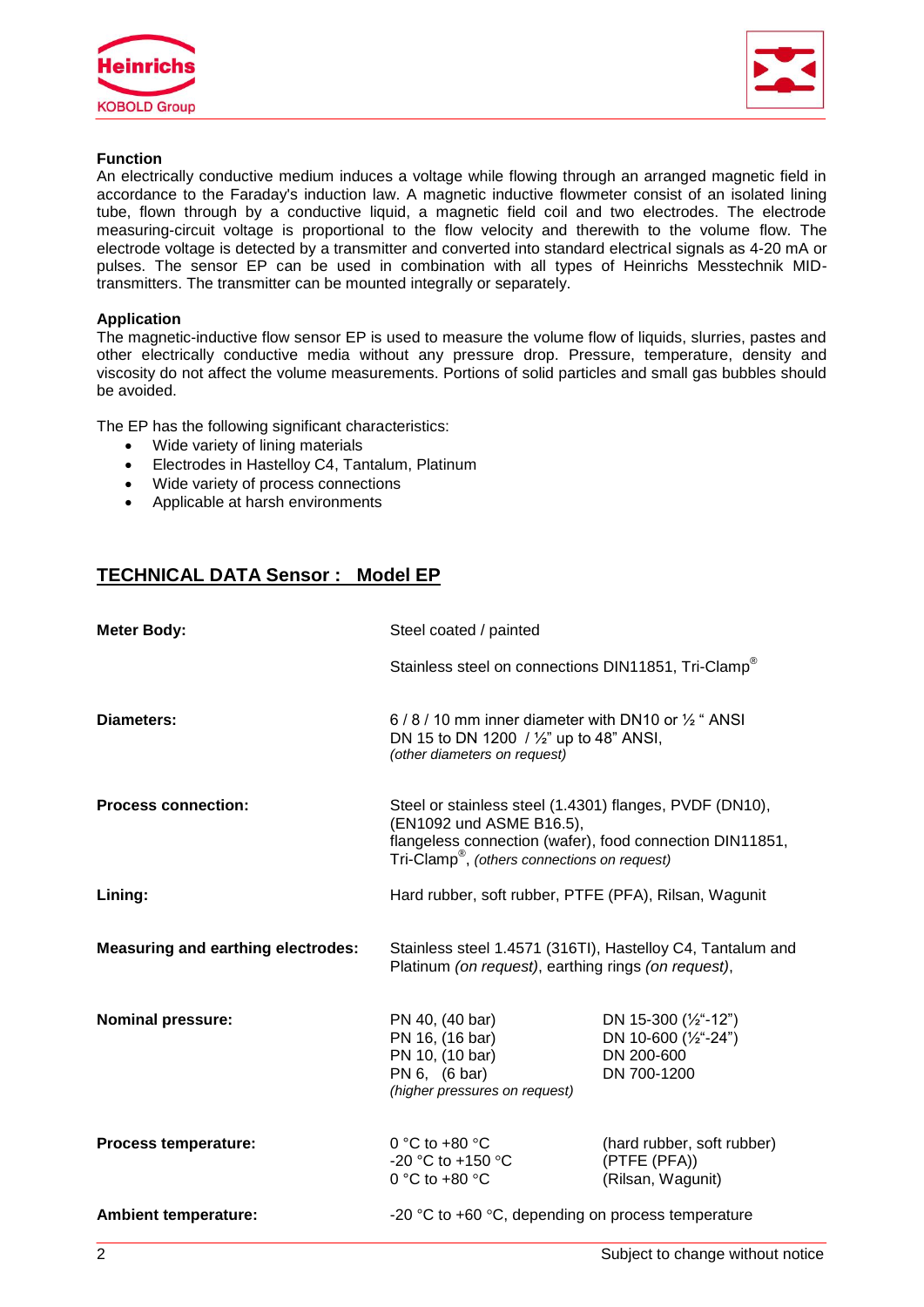



| Conductivity:                   | $>= 5 \mu S/cm$<br>$>=$ 20 $\mu$ S/cm with demineralized water                                 |
|---------------------------------|------------------------------------------------------------------------------------------------|
| Allowed upper measuring ranges: | $0.5 \text{ m/s} - 10 \text{ m/s}$                                                             |
| Accuracy:                       | $\pm$ 0.3 % of measured value $\pm$ 0.01 % $*$ (Q at 10 m/s)<br>(under reference conditions)   |
| <b>Repeatability:</b>           | $\pm$ 0.15 % of measured value $\pm$ 0.005 % $*$ (Q at 10 m/s)<br>(under reference conditions) |
| Degrees of protection:          | IP 67 (EN60529), IP68 on request                                                               |

## **Transmitter: Model UMF2 (B)**



| <b>Mounting:</b>            | integral or remote                                                                              |  |  |
|-----------------------------|-------------------------------------------------------------------------------------------------|--|--|
| Housing:                    | Die-cast aluminum, painted                                                                      |  |  |
| Power supply:               | 115 / 230 VAC 50/60Hz 10VA<br>24 VDC 10W                                                        |  |  |
| <b>Outputs:</b>             |                                                                                                 |  |  |
| Analog:                     | 1 x 0/4-20 mA active, galvanically isolated                                                     |  |  |
| Pulse:                      | passive, galvanically isolated,<br>24V, 60mA                                                    |  |  |
| Status:                     | passive, galvanically isolated,<br>24V, 60mA                                                    |  |  |
| <b>Ambient temperature:</b> | -20 $^{\circ}$ C to +60 $^{\circ}$ C, depending on process temperature<br>(when integral mount) |  |  |
| Ingress protection:         | IP68 (EN60529)                                                                                  |  |  |
| <b>Communication:</b>       | $HART^{\circledR}$                                                                              |  |  |
| <b>Diagnosis functions:</b> | Empty pipe detection, coil current monitoring                                                   |  |  |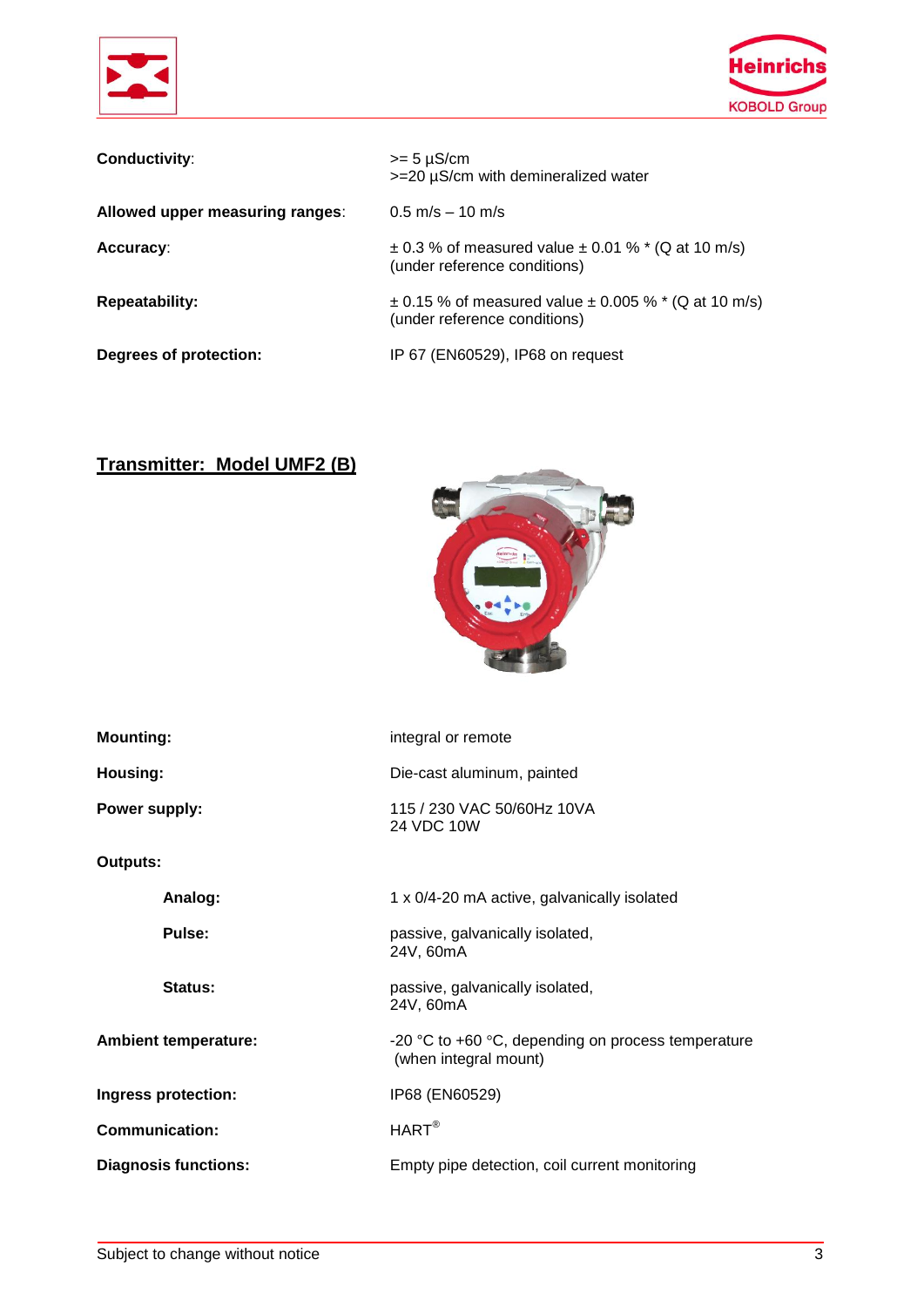



**Electromagnetic compatibility:** EN 61000-6-3:2001 emissions

EN 61000-6-2:1999 immunity EN 55011:1998+A1: 1999 group 1, class B (radio interference) EN 61000-4-2 to DIN EN 61000-4-6 EN 61000-4-8, EN 61000-4-11, EN 61000-4-29 EN 61326 EMC Directive 2004/108/EG NE21 Directive RL 2006/95/EG EN61010 Safety requirements for electrical metering, Control and laboratory devices

## **Dimensions: Transmitter UMF2 (B)**



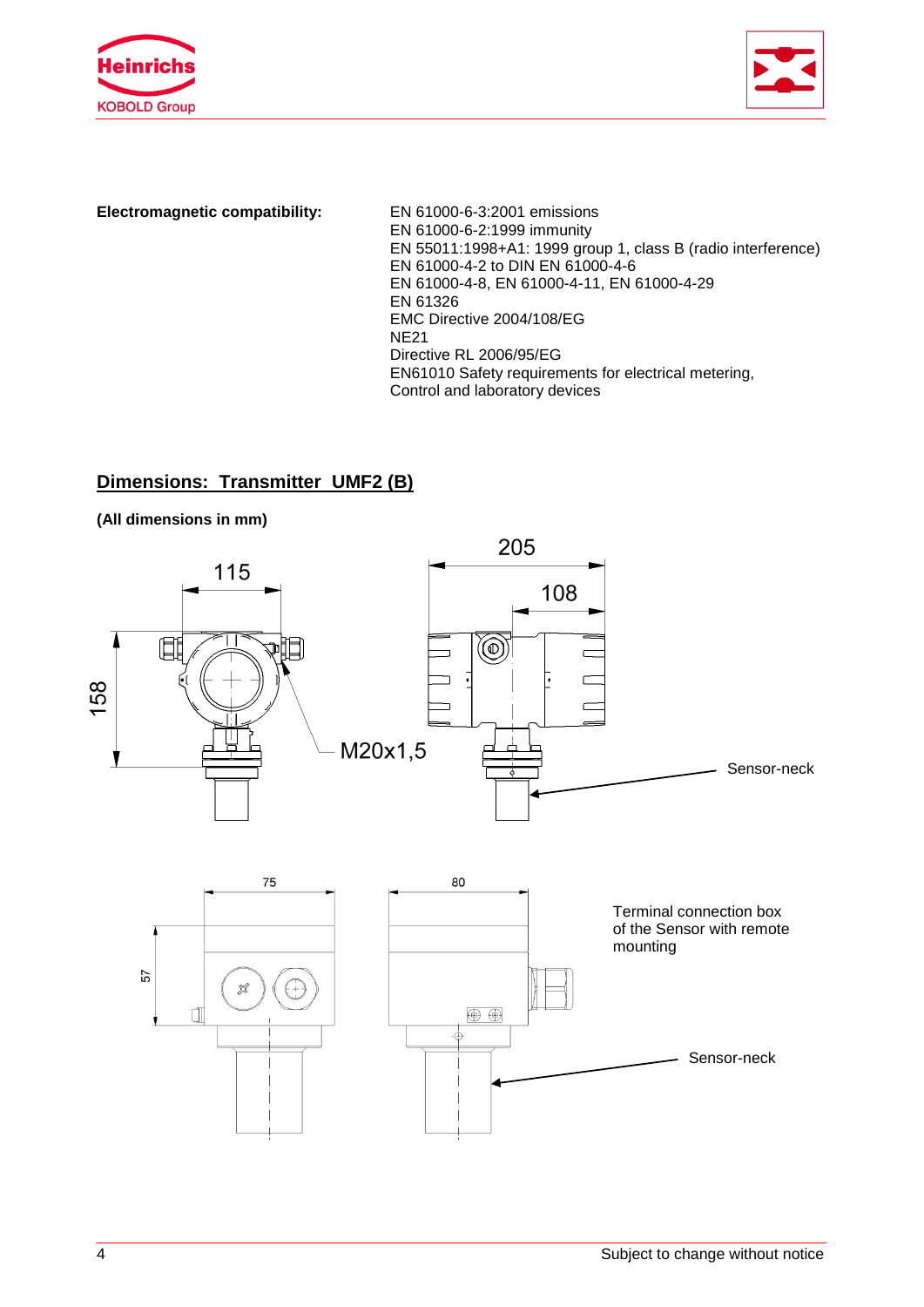



## **Sensor Dimensions EP**

## **Flange version**



|                 | <b>DN</b>            | <b>ASME</b>      | D<br><b>ANSI Flanges</b> | D<br><b>DIN Flanges</b> | d    | $A^*$ | L    | T    | Weight<br>[kg]          |
|-----------------|----------------------|------------------|--------------------------|-------------------------|------|-------|------|------|-------------------------|
|                 | 6mm/<br><b>DN10</b>  | $\frac{1}{2}$ "  | 90                       | 88.90                   | 77   | 164   | 230  | 100  | 3                       |
|                 | 8mm/<br><b>DN10</b>  | $\frac{1}{2}$ "  | 90                       | 88.90                   | 77   | 164   | 230  | 100  | 3                       |
| <b>PN 40</b>    | 10mm/<br><b>DN10</b> | $\frac{1}{2}$ "  | 90                       | 88.90                   | 77   | 164   | 230  | 100  | 3                       |
|                 | 15                   | $\frac{1}{2}$    | 95                       | 88,9                    | 62   | 164   | 200  | 66   | 3                       |
|                 | 20                   | $\frac{3}{4}$ "  | 105                      | 98,4                    | 62   | 170   | 200  | 66   | $\overline{3}$          |
|                 | 25                   | 1"               | 115                      | 107,9                   | 72   | 180   | 200  | 96   | 3                       |
|                 | 32                   | $1\frac{1}{4}$   | 140                      | 117,5                   | 82   | 199   | 200  | 96   | $\overline{\mathbf{4}}$ |
|                 | 40                   | $1\frac{1}{2}$   | 150                      | 127                     | 92   | 209   | 200  | 96   | $\overline{\mathbf{4}}$ |
|                 | 50                   | 2"               | 165                      | 152,4                   | 107  | 223   | 200  | 96   | 6                       |
|                 | 65                   | $2\frac{1}{2}$ " | 185                      | 177,8                   | 127  | 244   | 200  | 96   | 9                       |
|                 | 80                   | 3"               | 200                      | 190,5                   | 142  | 260   | 200  | 96   | 14                      |
| <b>PN 16</b>    | 100                  | 4"               | 220                      | 228,6                   | 162  | 280   | 250  | 96   | 16                      |
|                 | 125                  | 5"               | 250                      | 254                     | 192  | 310   | 250  | 126  | 19                      |
|                 | 150                  | 6"               | 285                      | 279,4                   | 218  | 340   | 300  | 126  | 25                      |
|                 | 200                  | 8"               | 340                      | 342,9                   | 274  | 398   | 350  | 211  | 41                      |
|                 | 250                  | 10"              | 395                      | 406,4                   | 370  | 480   | 450  | 211  | 54                      |
|                 | 300                  | 12"              | 445                      | 482,6                   | 420  | 535   | 500  | 320  | 77                      |
|                 | 350                  | 14 <sup>°</sup>  | 505                      | 533,4                   | 480  | 584   | 550  | 320  | 92                      |
| <b>PN 10</b>    | 400                  | 16 <sup>th</sup> | 565                      | 596,9                   | 530  | 642   | 600  | 320  | 116                     |
|                 | 450                  | 18 <sup>th</sup> | 615                      | 635                     | o.r. | o.r.  | o.r. | o.r. | o.r.                    |
|                 | 500                  | 20 <sup>th</sup> | 670                      | 698,5                   | 640  | 752   | 600  | 320  | 167                     |
|                 | 600                  | 24 <sup>"</sup>  | 780                      | 812,8                   | 760  | 870   | 600  | 320  | 315                     |
|                 | 700                  | 28               | 895                      | 927,1                   | 880  | 990   | 700  | 420  | o.r.                    |
|                 | 800                  | 32               | 1015                     | 1060                    | 960  | 1100  | 800  | 420  | 427                     |
|                 | 900                  | 36               | 1115                     | 1075                    | 1040 | 1185  | 800  | 520  | o.r.                    |
| PN <sub>6</sub> | 1000                 | 40               | 1230                     | 1230                    | 1140 | 1290  | 800  | 520  | 500                     |
|                 | 1100                 | 44               | o.r.                     | o.r.                    | o.r. | o.r.  | o.r. | o.r. | o.r.                    |
|                 | 1200                 | 48               | 1405                     | 1405                    | 1340 | 1510  | 1200 | 520  | 680                     |

An additional weight of 2.4 kg (5.3 lbs) must be taken into consideration for the transmitter. Weights are to seen as approximately.

*o.r. = on request*